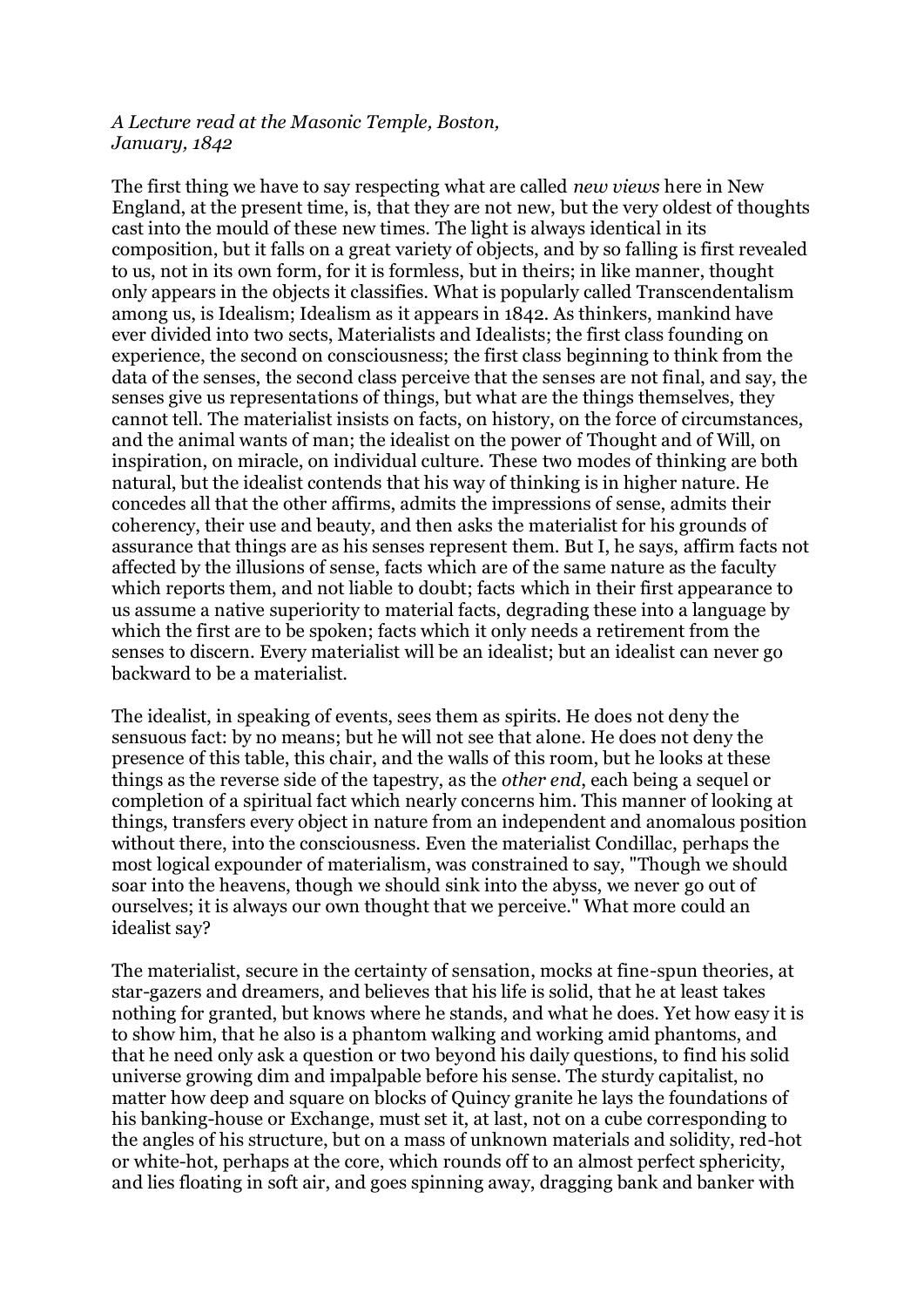it at a rate of thousands of miles the hour, he knows not whither, — a bit of bullet, now glimmering, now darkling through a small cubic space on the edge of an unimaginable pit of emptiness. And this wild balloon, in which his whole venture is embarked, is a just symbol of his whole state and faculty. One thing, at least, he says is certain, and does not give me the headache, that figures do not lie; the multiplication table has been hitherto found unimpeachable truth; and, moreover, if I put a gold eagle in my safe, I find it again to-morrow; — but for these thoughts, I know not whence they are. They change and pass away. But ask him why he believes that an uniform experience will continue uniform, or on what grounds he founds his faith in his figures, and he will perceive that his mental fabric is built up on just as strange and quaking foundations as his proud edifice of stone.

In the order of thought, the materialist takes his departure from the external world, and esteems a man as one product of that. The idealist takes his departure from his consciousness, and reckons the world an appearance. The materialist respects sensible masses, Society, Government, social art, and luxury, every establishment, every mass, whether majority of numbers, or extent of space, or amount of objects, every social action. The idealist has another measure, which is metaphysical, namely, the *rank* which things themselves take in his consciousness; not at all, the size or appearance. Mind is the only reality, of which men and all other natures are better or worse reflectors. Nature, literature, history, are only subjective phenomena. Although in his action overpowered by the laws of action, and so, warmly cooperating with men, even preferring them to himself, yet when he speaks scientifically, or after the order of thought, he is constrained to degrade persons into representatives of truths. He does not respect labor, or the products of labor, namely, property, otherwise than as a manifold symbol, illustrating with wonderful fidelity of details the laws of being; he does not respect government, except as far as it reiterates the law of his mind; nor the church; nor charities; nor arts, for themselves; but hears, as at a vast distance, what they say, as if his consciousness would speak to him through a pantomimic scene. His thought,  $-$  that is the Universe. His experience inclines him to behold the procession of facts you call the world, as flowing perpetually outward from an invisible, unsounded centre in himself, centre alike of him and of them, and necessitating him to regard all things as having a subjective or relative existence, relative to that aforesaid Unknown Centre of him.

From this transfer of the world into the consciousness, this beholding of all things in the mind, follow easily his whole ethics. It is simpler to be self-dependent. The height, the deity of man is, to be self-sustained, to need no gift, no foreign force. Society is good when it does not violate me; but best when it is likest to solitude. Everything real is self-existent. Everything divine shares the self-existence of Deity. All that you call the world is the shadow of that substance which you are, the perpetual creation of the powers of thought, of those that are dependent and of those that are independent of your will. Do not cumber yourself with fruitless pains to mend and remedy remote effects; let the soul be erect, and all things will go well. You think me the child of my circumstances: I make my circumstance. Let any thought or motive of mine be different from that they are, the difference will transform my condition and economy.  $I -$  this thought which is called  $I -$  is the mould into which the world is poured like melted wax. The mould is invisible, but the world betrays the shape of the mould. You call it the power of circumstance, but it is the power of me. Am I in harmony with myself? my position will seem to you just and commanding. Am I vicious and insane? my fortunes will seem to you obscure and descending. As I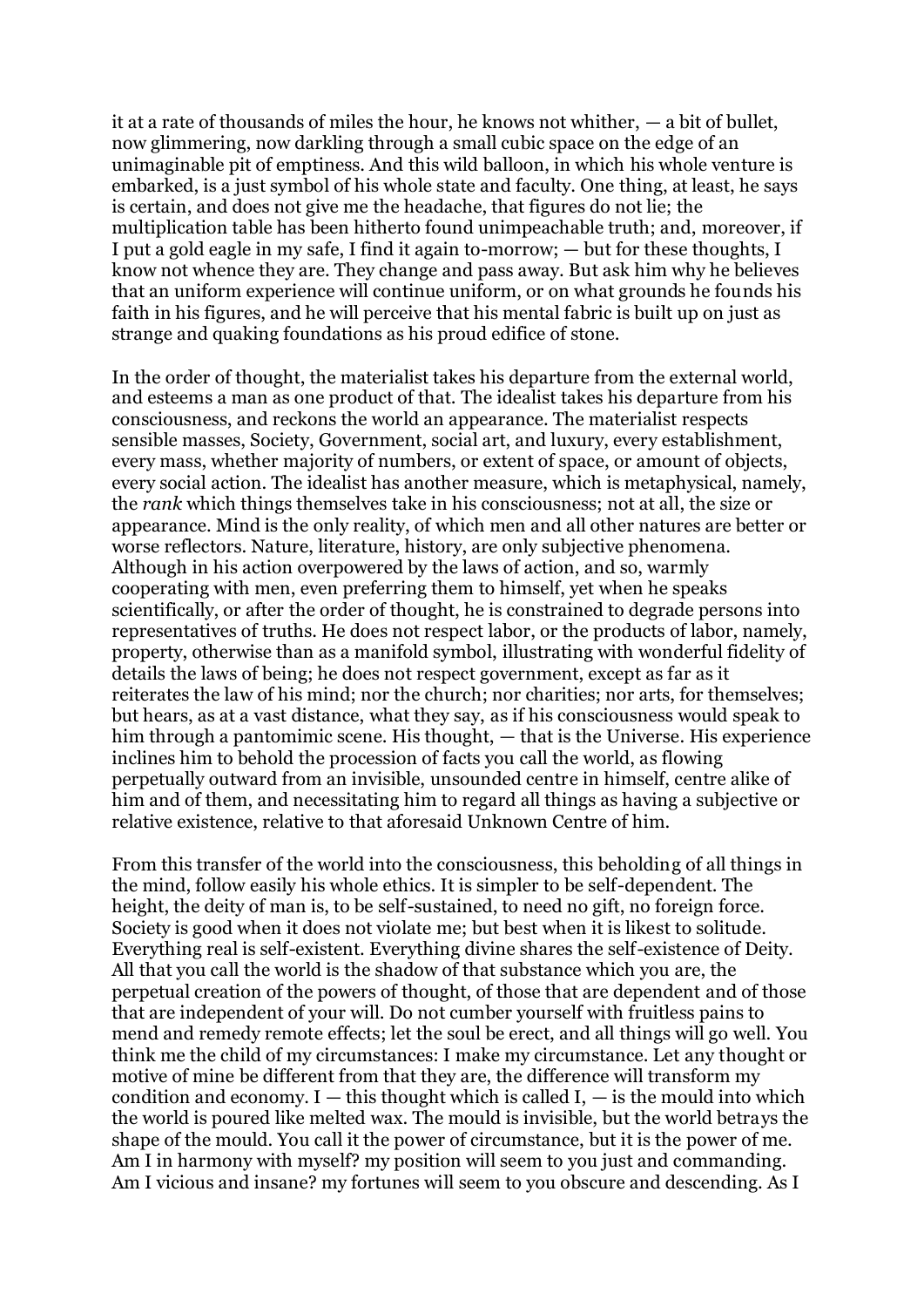am, so shall I associate, and, so shall I act; Caesar's history will paint out Caesar. Jesus acted so, because he thought so. I do not wish to overlook or to gainsay any reality; I say, I make my circumstance: but if you ask me, Whence am I? I feel like other men my relation to that Fact which cannot be spoken, or defined, nor even thought, but which exists, and will exist.

The Transcendentalist adopts the whole connection of spiritual doctrine. He believes in miracle, in the perpetual openness of the human mind to new influx of light and power; he believes in inspiration, and in ecstasy. He wishes that the spiritual principle should be suffered to demonstrate itself to the end, in all possible applications to the state of man, without the admission of anything unspiritual; that is, anything positive, dogmatic, personal. Thus, the spiritual measure of inspiration is the depth of the thought, and never, who said it? And so he resists all attempts to palm other rules and measures on the spirit than its own.

In action, he easily incurs the charge of antinomianism by his avowal that he, who has the Lawgiver, may with safety not only neglect, but even contravene every written commandment. In the play of Othello, the expiring Desdemona absolves her husband of the murder, to her attendant Emilia. Afterwards, when Emilia charges him with the crime, Othello exclaims,

"You heard her say herself it was not I."

Emilia replies,

"The more angel she, and thou the blacker devil."

Of this fine incident, Jacobi, the Transcendental moralist, makes use, with other parallel instances, in his reply to Fichte. Jacobi, refusing all measure of right and wrong except the determinations of the private spirit, remarks that there is no crime but has sometimes been a virtue. "I," he says, "am that atheist, that godless person who, in opposition to an imaginary doctrine of calculation, would lie as the dying Desdemona lied; would lie and deceive, as Pylades when he personated Orestes; would assassinate like Timoleon; would perjure myself like Epaminondas, and John de Witt; I would resolve on suicide like Cato; I would commit sacrilege with David; yea, and pluck ears of corn on the Sabbath, for no other reason than that I was fainting for lack of food. For, I have assurance in myself, that, in pardoning these faults according to the letter, man exerts the sovereign right which the majesty of his being confers on him; he sets the seal of his divine nature to the grace he accords."

In like manner, if there is anything grand and daring in human thought or virtue, any reliance on the vast, the unknown; any presentiment; any extravagance of faith, the spiritualist adopts it as most in nature. The oriental mind has always tended to this largeness. Buddhism is an expression of it. The Buddhist who thanks no man, who says, "do not flatter your benefactors," but who, in his conviction that every good deed can by no possibility escape its reward, will not deceive the benefactor by pretending that he has done more than he should, is a Transcendentalist.

You will see by this sketch that there is no such thing as a Transcendental \_party\_; that there is no pure Transcendentalist; that we know of none but prophets and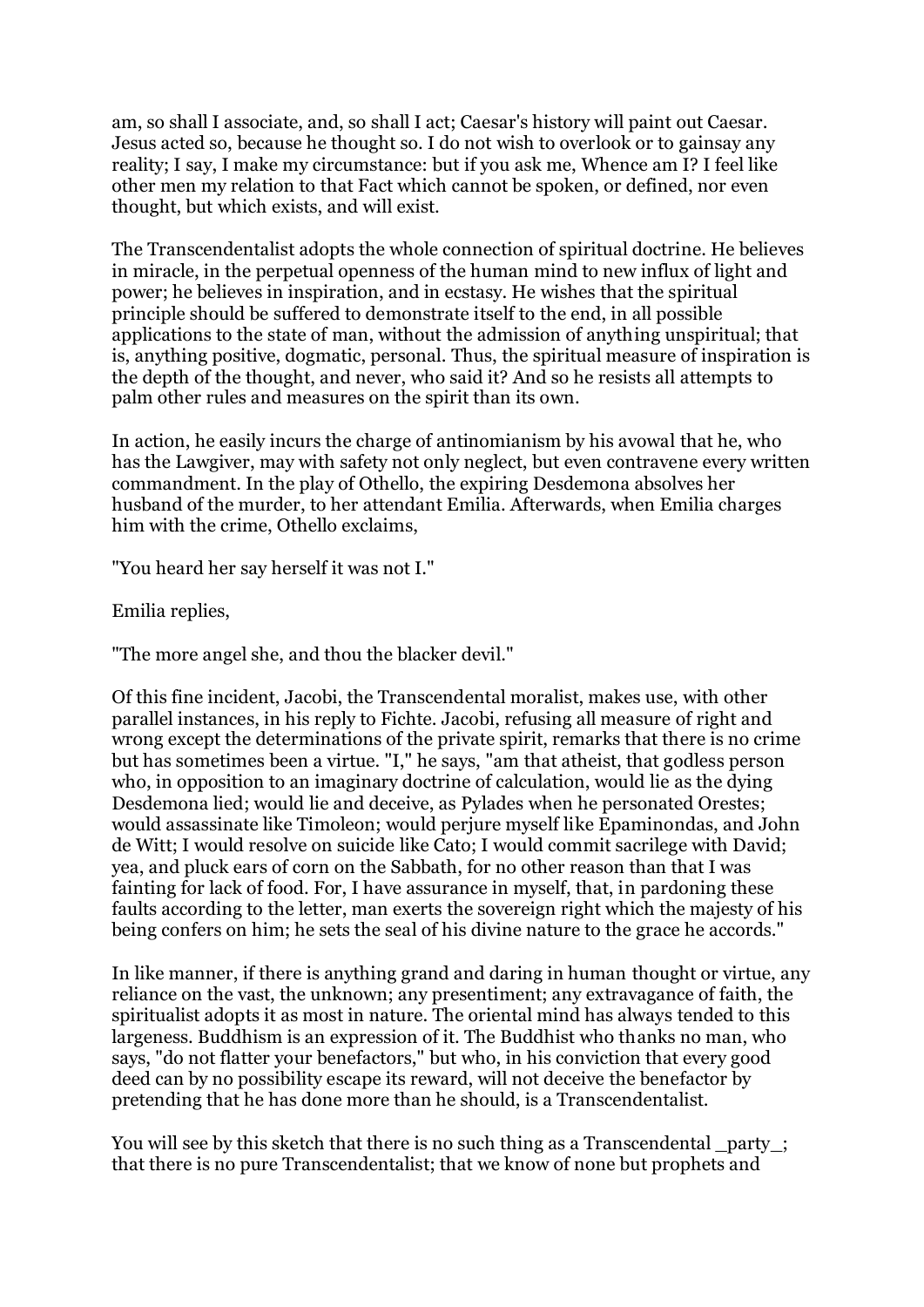heralds of such a philosophy; that all who by strong bias of nature have leaned to the spiritual side in doctrine, have stopped short of their goal. We have had many harbingers and forerunners; but of a purely spiritual life, history has afforded no example. I mean, we have yet no man who has leaned entirely on his character, and eaten angels' food; who, trusting to his sentiments, found life made of miracles; who, working for universal aims, found himself fed, he knew not how; clothed, sheltered, and weaponed, he knew not how, and yet it was done by his own hands. Only in the instinct of the lower animals, we find the suggestion of the methods of it, and something higher than our understanding. The squirrel hoards nuts, and the bee gathers honey, without knowing what they do, and they are thus provided for without selfishness or disgrace.

Shall we say, then, that Transcendentalism is the Saturnalia or excess of Faith; the presentiment of a faith proper to man in his integrity, excessive only when his imperfect obedience hinders the satisfaction of his wish. Nature is transcendental, exists primarily, necessarily, ever works and advances, yet takes no thought for the morrow. Man owns the dignity of the life which throbs around him in chemistry, and tree, and animal, and in the involuntary functions of his own body; yet he is balked when he tries to fling himself into this enchanted circle, where all is done without degradation. Yet genius and virtue predict in man the same absence of private ends, and of condescension to circumstances, united with every trait and talent of beauty and power.

This way of thinking, falling on Roman times, made Stoic philosophers; falling on despotic times, made patriot Catos and Brutuses; falling on superstitious times, made prophets and apostles; on popish times, made protestants and ascetic monks, preachers of Faith against the preachers of Works; on prelatical times, made Puritans and Quakers; and falling on Unitarian and commercial times, makes the peculiar shades of Idealism which we know.

It is well known to most of my audience, that the Idealism of the present day acquired the name of Transcendental, from the use of that term by Immanuel Kant, of Konigsberg, who replied to the skeptical philosophy of Locke, which insisted that there was nothing in the intellect which was not previously in the experience of the senses, by showing that there was a very important class of ideas, or imperative forms, which did not come by experience, but through which experience was acquired; that these were intuitions of the mind itself; and he denominated them *Transcendental* forms. The extraordinary profoundness and precision of that man's thinking have given vogue to his nomenclature, in Europe and America, to that extent, that whatever belongs to the class of intuitive thought, is popularly called at the present day *Transcendental*.

Although, as we have said, there is no pure Transcendentalist, yet the tendency to respect the intuitions, and to give them, at least in our creed, all authority over our experience, has deeply colored the conversation and poetry of the present day; and the history of genius and of religion in these times, though impure, and as yet not incarnated in any powerful individual, will be the history of this tendency.

It is a sign of our times, conspicuous to the coarsest observer, that many intelligent and religious persons withdraw themselves from the common labors and competitions of the market and the caucus, and betake themselves to a certain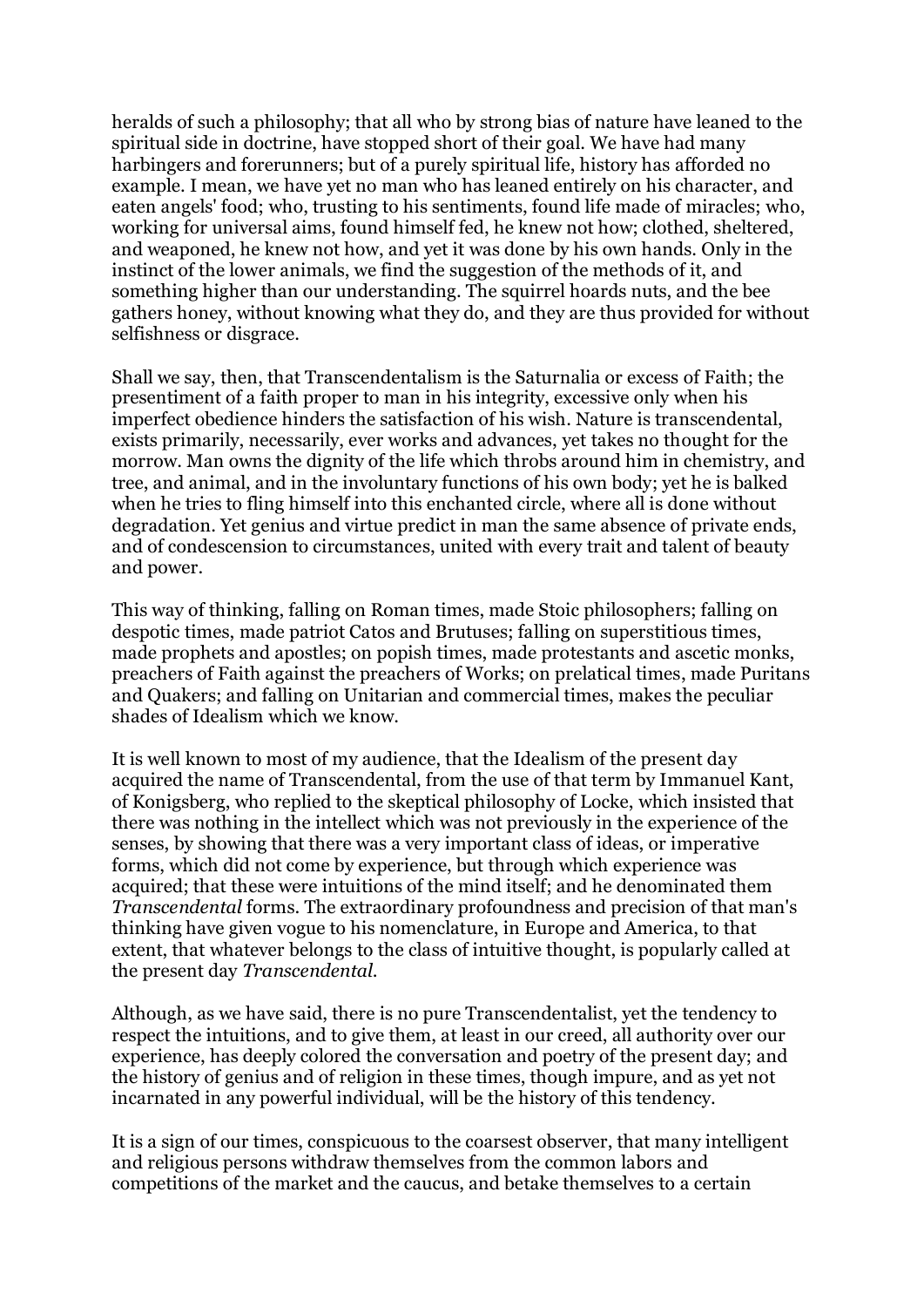solitary and critical way of living, from which no solid fruit has yet appeared to justify their separation. They hold themselves aloof: they feel the disproportion between their faculties and the work offered them, and they prefer to ramble in the country and perish of ennui, to the degradation of such charities and such ambitions as the city can propose to them. They are striking work, and crying out for somewhat worthy to do! What they do, is done only because they are overpowered by the humanities that speak on all sides; and they consent to such labor as is open to them, though to their lofty dream the writing of Iliads or Hamlets, or the building of cities or empires seems drudgery.

Now every one must do after his kind, be he asp or angel, and these must. The question, which a wise man and a student of modern history will ask, is, what that kind is? And truly, as in ecclesiastical history we take so much pains to know what the Gnostics, what the Essenes, what the Manichees, and what the Reformers believed, it would not misbecome us to inquire nearer home, what these companions and contemporaries of ours think and do, at least so far as these thoughts and actions appear to be not accidental and personal, but common to many, and the inevitable flower of the Tree of Time. Our American literature and spiritual history are, we confess, in the optative mood; but whoso knows these seething brains, these admirable radicals, these unsocial worshippers, these talkers who talk the sun and moon away, will believe that this heresy cannot pass away without leaving its mark.

They are lonely; the spirit of their writing and conversation is lonely; they repel influences; they shun general society; they incline to shut themselves in their chamber in the house, to live in the country rather than in the town, and to find their tasks and amusements in solitude. Society, to be sure, does not like this very well; it saith, Whoso goes to walk alone, accuses the whole world; he declareth all to be unfit to be his companions; it is very uncivil, nay, insulting; Society will retaliate. Meantime, this retirement does not proceed from any whim on the part of these separators; but if any one will take pains to talk with them, he will find that this part is chosen both from temperament and from principle; with some unwillingness, too, and as a choice of the less of two evils; for these persons are not by nature melancholy, sour, and unsocial, — they are not stockish or brute, — but joyous; susceptible, affectionate; they have even more than others a great wish to be loved. Like the young Mozart, they are rather ready to cry ten times a day, "But are you sure you love me?" Nay, if they tell you their whole thought, they will own that love seems to them the last and highest gift of nature; that there are persons whom in their hearts they daily thank for existing, — persons whose faces are perhaps unknown to them, but whose fame and spirit have penetrated their solitude, — and for whose sake they wish to exist. To behold the beauty of another character, which inspires a new interest in our own; to behold the beauty lodged in a human being, with such vivacity of apprehension, that I am instantly forced home to inquire if I am not deformity itself: to behold in another the expression of a love so high that it assures itself, — assures itself also to me against every possible casualty except my unworthiness; — these are degrees on the scale of human happiness, to which they have ascended; and it is a fidelity to this sentiment which has made common association distasteful to them. They wish a just and even fellowship, or none. They cannot gossip with you, and they do not wish, as they are sincere and religious, to gratify any mere curiosity which you may entertain. Like fairies, they do not wish to be spoken of. Love me, they say, but do not ask who is my cousin and my uncle. If you do not need to hear my thought, because you can read it in my face and behavior,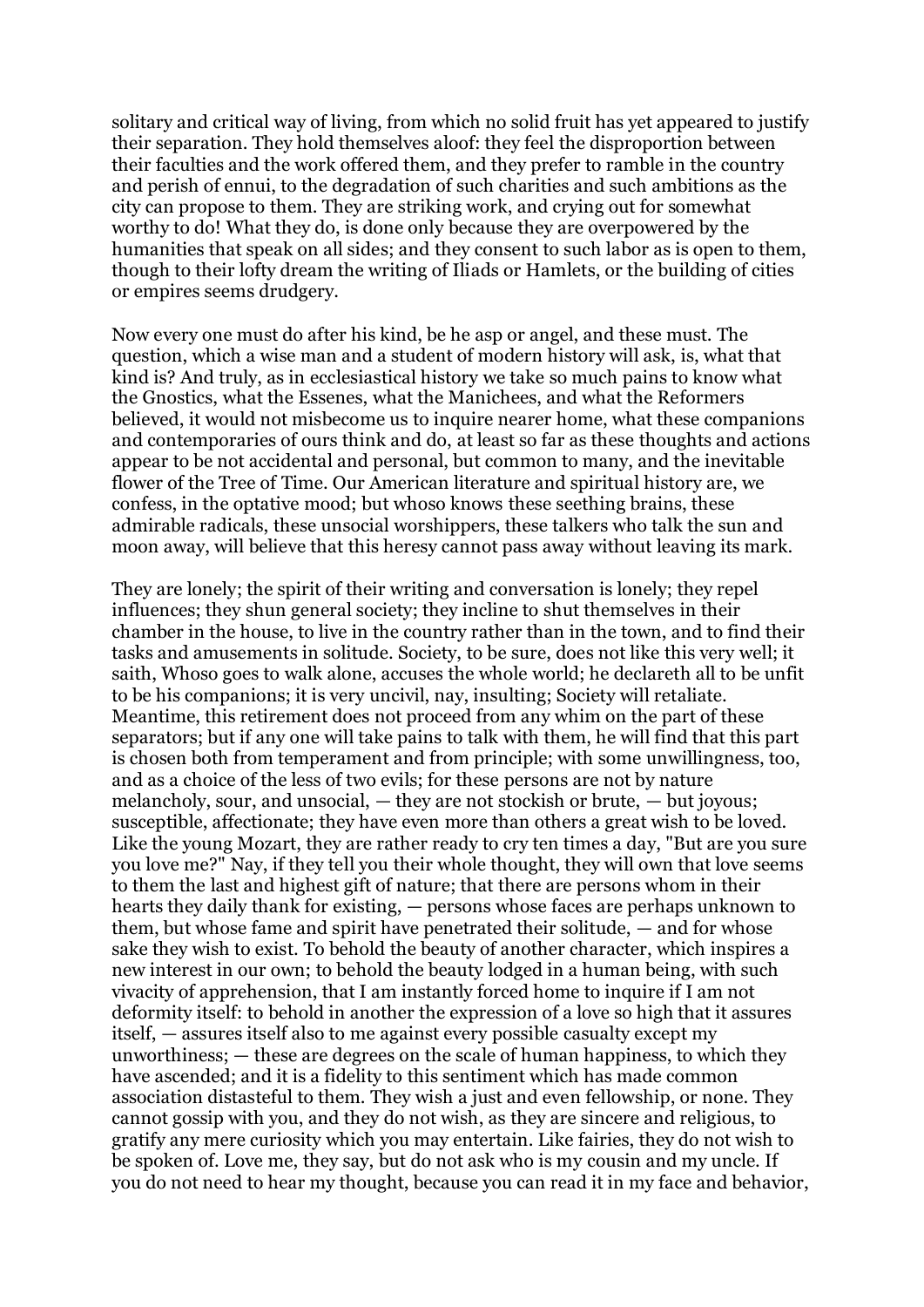then I will tell it you from sunrise to sunset. If you cannot divine it, you would not understand what I say. I will not molest myself for you. I do not wish to be profaned.

And yet, it seems as if this loneliness, and not this love, would prevail in their circumstances, because of the extravagant demand they make on human nature. That, indeed, constitutes a new feature in their portrait, that they are the most exacting and extortionate critics. Their quarrel with every man they meet, is not with his kind, but with his degree. There is not enough of him, — that is the only fault. They prolong their privilege of childhood in this wise, of doing nothing, — but making immense demands on all the gladiators in the lists of action and fame. They make us feel the strange disappointment which overcasts every human youth. So many promising youths, and never a finished man! The profound nature will have a savage rudeness; the delicate one will be shallow, or the victim of sensibility; the richly accomplished will have some capital absurdity; and so every piece has a crack. 'T is strange, but this masterpiece is a result of such an extreme delicacy, that the most unobserved flaw in the boy will neutralize the most aspiring genius, and spoil the work. Talk with a seaman of the hazards to life in his profession, and he will ask you, "Where are the old sailors? do you not see that all are young men?" And we, on this sea of human thought, in like manner inquire, Where are the old idealists? where are they who represented to the last generation that extravagant hope, which a few happy aspirants suggest to ours? In looking at the class of counsel, and power, and wealth, and at the matronage of the land, amidst all the prudence and all the triviality, one asks, Where are they who represented genius, virtue, the invisible and heavenly world, to these? Are they dead, — taken in early ripeness to the gods, — as ancient wisdom foretold their fate? Or did the high idea die out of them, and leave their unperfumed body as its tomb and tablet, announcing to all that the celestial inhabitant, who once gave them beauty, had departed? Will it be better with the new generation? We easily predict a fair future to each new candidate who enters the lists, but we are frivolous and volatile, and by low aims and ill example do what we can to defeat this hope. Then these youths bring us a rough but effectual aid. By their unconcealed dissatisfaction, they expose our poverty, and the insignificance of man to man. A man is a poor limitary benefactor. He ought to be a shower of benefits  $-$  a great influence, which should never let his brother go, but should refresh old merits continually with new ones; so that, though absent, he should never be out of my mind, his name never far from my lips; but if the earth should open at my side, or my last hour were come, his name should be the prayer I should utter to the Universe. But in our experience, man is cheap, and friendship wants its deep sense. We affect to dwell with our friends in their absence, but we do not; when deed, word, or letter comes not, they let us go. These exacting children advertise us of our wants. There is no compliment, no smooth speech with them; they pay you only this one compliment, of insatiable expectation; they aspire, they severely exact, and if they only stand fast in this watch-tower, and persist in demanding unto the end, and without end, then are they terrible friends, whereof poet and priest cannot choose but stand in awe; and what if they eat clouds, and drink wind, they have not been without service to the race of man.

With this passion for what is great and extraordinary, it cannot be wondered at, that they are repelled by vulgarity and frivolity in people. They say to themselves, It is better to be alone than in bad company. And it is really a wish to be met, — the wish to find society for their hope and religion, — which prompts them to shun what is called society. They feel that they are never so fit for friendship, as when they have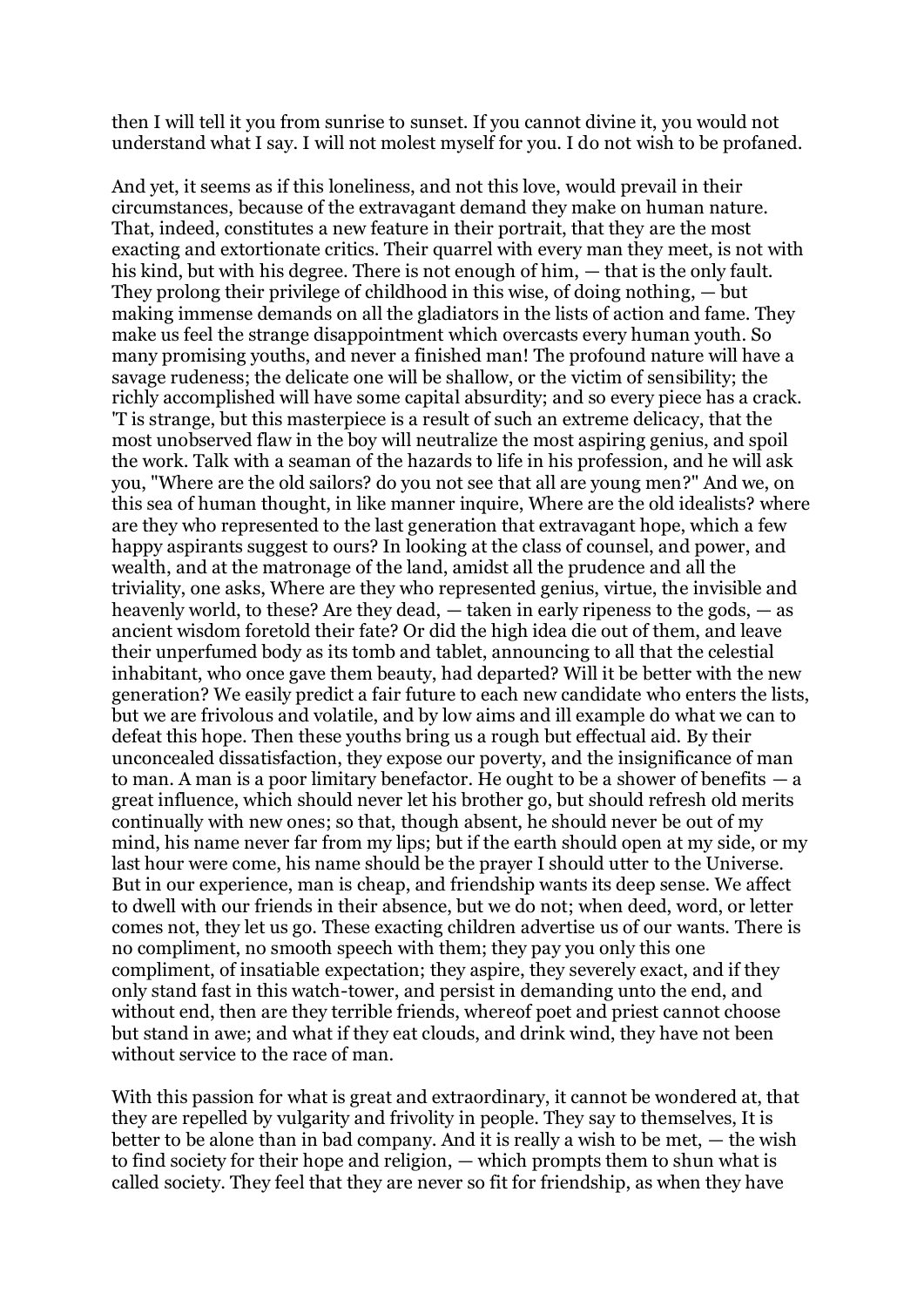quitted mankind, and taken themselves to friend. A picture, a book, a favorite spot in the hills or the woods, which they can people with the fair and worthy creation of the fancy, can give them often forms so vivid, that these for the time shall seem real, and society the illusion.

But their solitary and fastidious manners not only withdraw them from the conversation, but from the labors of the world; they are not good citizens, not good members of society; unwillingly they bear their part of the public and private burdens; they do not willingly share in the public charities, in the public religious rites, in the enterprises of education, of missions foreign or domestic, in the abolition of the slave-trade, or in the temperance society. They do not even like to vote. The philanthropists inquire whether Transcendentalism does not mean sloth: they had as lief hear that their friend is dead, as that he is a Transcendentalist; for then is he paralyzed, and can never do anything for humanity. What right, cries the good world, has the man of genius to retreat from work, and indulge himself? The popular literary creed seems to be, 'I am a sublime genius; I ought not therefore to labor.' But genius is the power to labor better and more availably. Deserve thy genius: exalt it. The good, the illuminated, sit apart from the rest, censuring their dulness and vices, as if they thought that, by sitting very grand in their chairs, the very brokers, attorneys, and congressmen would see the error of their ways, and flock to them. But the good and wise must learn to act, and carry salvation to the combatants and demagogues in the dusty arena below.

On the part of these children, it is replied, that life and their faculty seem to them gifts too rich to be squandered on such trifles as you propose to them. What you call your fundamental institutions, your great and holy causes, seem to them great abuses, and, when nearly seen, paltry matters. Each 'Cause,' as it is called, — say Abolition, Temperance, say Calvinism, or Unitarianism, — becomes speedily a little shop, where the article, let it have been at first never so subtle and ethereal, is now made up into portable and convenient cakes, and retailed in small quantities to suit purchasers. You make very free use of these words 'great' and 'holy,' but few things appear to them such. Few persons have any magnificence of nature to inspire enthusiasm, and the philanthropies and charities have a certain air of quackery. As to the general course of living, and the daily employments of men, they cannot see much virtue in these, since they are parts of this vicious circle; and, as no great ends are answered by the men, there is nothing noble in the arts by which they are maintained. Nay, they have made the experiment, and found that, from the liberal professions to the coarsest manual labor, and from the courtesies of the academy and the college to the conventions of the cotillon-room and the morning call, there is a spirit of cowardly compromise and seeming, which intimates a frightful skepticism, a life without love, and an activity without an aim.

Unless the action is necessary, unless it is adequate, I do not wish to perform it. I do not wish to do one thing but once. I do not love routine. Once possessed of the principle, it is equally easy to make four or forty thousand applications of it. A great man will be content to have indicated in any the slightest manner his perception of the reigning Idea of his time, and will leave to those who like it the multiplication of examples. When he has hit the white, the rest may shatter the target. Every thing admonishes us how needlessly long life is. Every moment of a hero so raises and cheers us, that a twelve-month is an age. All that the brave Xanthus brings home from his wars, is the recollection that, at the storming of Samos, "in the heat of the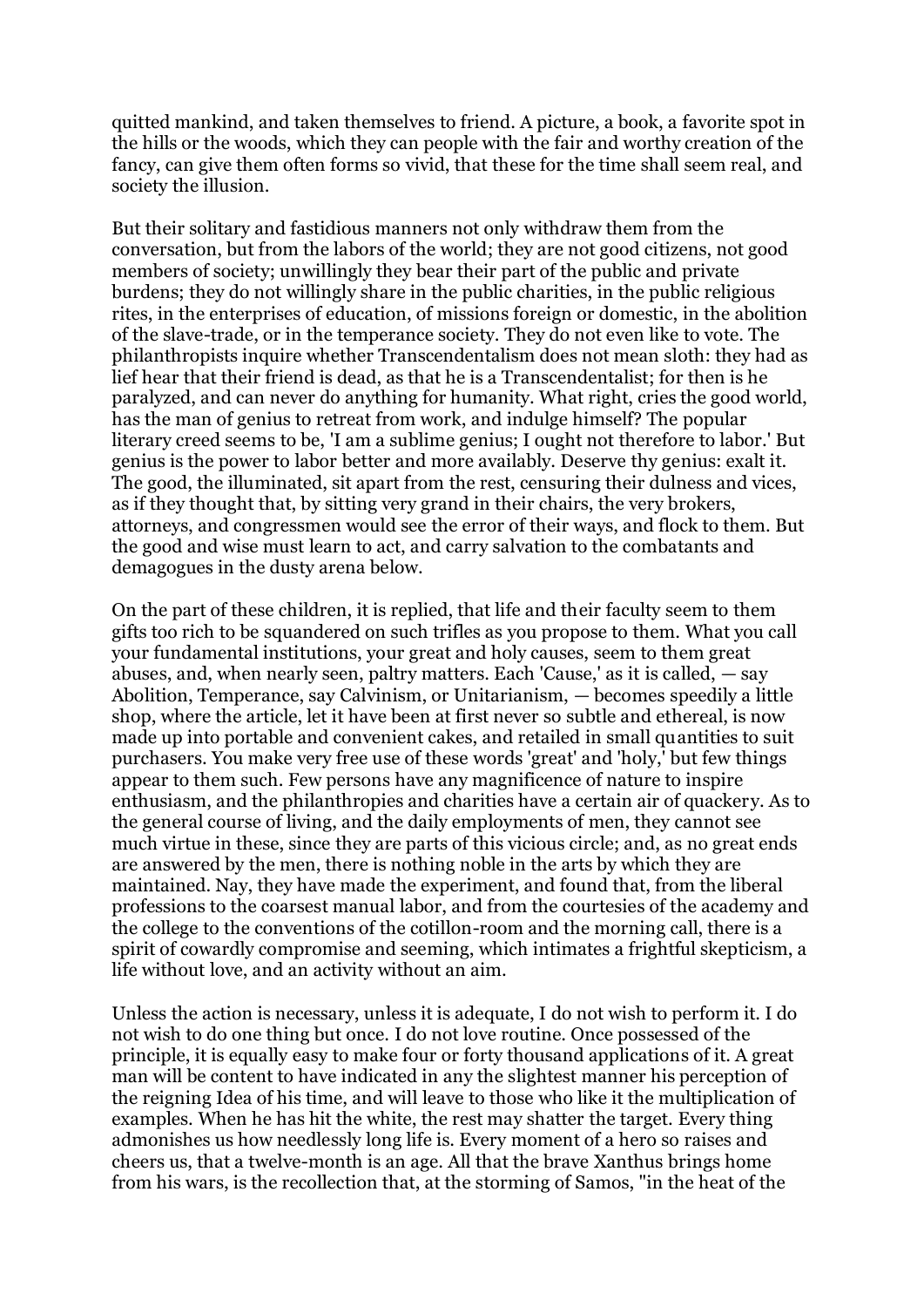battle, Pericles smiled on me, and passed on to another detachment." It is the quality of the moment, not the number of days, of events, or of actors, that imports.

New, we confess, and by no means happy, is our condition: if you want the aid of our labor, we ourselves stand in greater want of the labor. We are miserable with inaction. We perish of rest and rust: but we do not like your work.

'Then,' says the world, 'show me your own.'

'We have none.'

'What will you do, then?' cries the world.

'We will wait.'

'How long?'

'Until the Universe rises up and calls us to work.'

'But whilst you wait, you grow old and useless.'

'Be it so: I can sit in a corner and \_perish\_, (as you call it,) but I will not move until I have the highest command. If no call should come for years, for centuries, then I know that the want of the Universe is the attestation of faith by my abstinence. Your virtuous projects, so called, do not cheer me. I know that which shall come will cheer me. If I cannot work, at least I need not lie. All that is clearly due to-day is not to lie. In other places, other men have encountered sharp trials, and have behaved themselves well. The martyrs were sawn asunder, or hung alive on meat-hooks. Cannot we screw our courage to patience and truth, and without complaint, or even with good-humor, await our turn of action in the Infinite Counsels?'

But, to come a little closer to the secret of these persons, we must say, that to them it seems a very easy matter to answer the objections of the man of the world, but not so easy to dispose of the doubts and objections that occur to themselves. They are exercised in their own spirit with queries, which acquaint them with all adversity, and with the trials of the bravest heroes. When I asked them concerning their private experience, they answered somewhat in this wise: It is not to be denied that there must be some wide difference between my faith and other faith; and mine is a certain brief experience, which surprised me in the highway or in the market, in some place, at some time, — whether in the body or out of the body, God knoweth, — and made me aware that I had played the fool with fools all this time, but that law existed for me and for all; that to me belonged trust, a child's trust and obedience, and the worship of ideas, and I should never be fool more. Well, in the space of an hour, probably, I was let down from this height; I was at my old tricks, the selfish member of a selfish society. My life is superficial, takes no root in the deep world; I ask, When shall I die, and be relieved of the responsibility of seeing an Universe which I do not use? I wish to exchange this flash-of-lightning faith for continuous daylight, this fever-glow for a benign climate.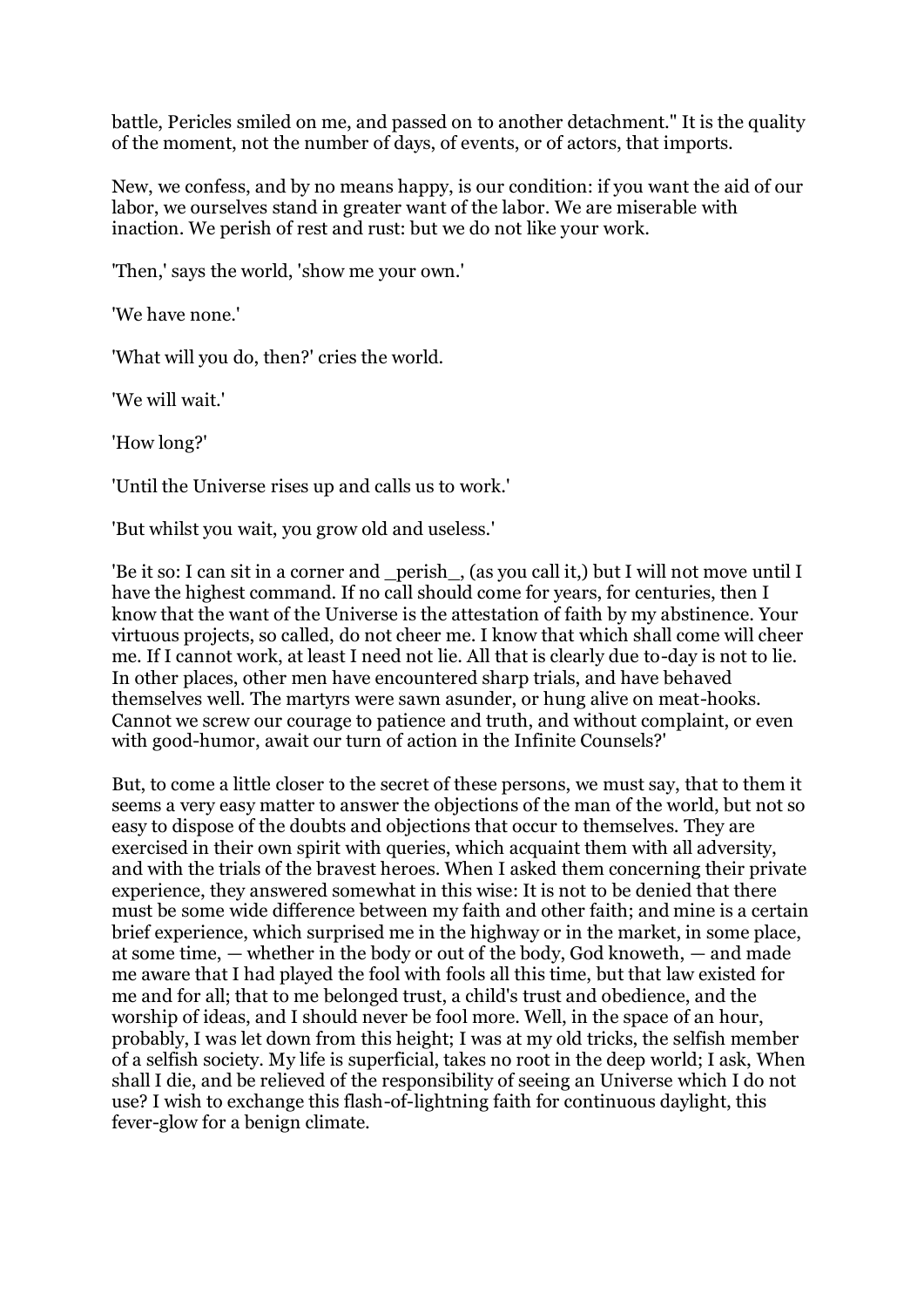These two states of thought diverge every moment, and stand in wild contrast. To him who looks at his life from these moments of illumination, it will seem that he skulks and plays a mean, shiftless, and subaltern part in the world. That is to be done which he has not skill to do, or to be said which others can say better, and he lies by, or occupies his hands with some plaything, until his hour comes again. Much of our reading, much of our labor, seems mere waiting: it was not that we were born for. Any other could do it as well, or better. So little skill enters into these works, so little do they mix with the divine life, that it really signifies little what we do, whether we turn a grindstone, or ride, or run, or make fortunes, or govern the state. The worst feature of this double consciousness is, that the two lives, of the understanding and of the soul, which we lead, really show very little relation to each other, never meet and measure each other: one prevails now, all buzz and din; and the other prevails then, all infinitude and paradise; and, with the progress of life, the two discover no greater disposition to reconcile themselves. Yet, what is my faith? What am I? What but a thought of serenity and independence, an abode in the deep blue sky? Presently the clouds shut down again; yet we retain the belief that this petty web we weave will at last be overshot and reticulated with veins of the blue, and that the moments will characterize the days. Patience, then, is for us, is it not? Patience, and still patience. When we pass, as presently we shall, into some new infinitude, out of this Iceland of negations, it will please us to reflect that, though we had few virtues or consolations, we bore with our indigence, nor once strove to repair it with hypocrisy or false heat of any kind.

But this class are not sufficiently characterized, if we omit to add that they are lovers and worshippers of Beauty. In the eternal trinity of Truth, Goodness, and Beauty, each in its perfection including the three, they prefer to make Beauty the sign and head. Something of the same taste is observable in all the moral movements of the time, in the religious and benevolent enterprises. They have a liberal, even an aesthetic spirit. A reference to Beauty in action sounds, to be sure, a little hollow and ridiculous in the ears of the old church. In politics, it has often sufficed, when they treated of justice, if they kept the bounds of selfish calculation. If they granted restitution, it was prudence which granted it. But the justice which is now claimed for the black, and the pauper, and the drunkard is for Beauty,  $-$  is for a necessity to the soul of the agent, not of the beneficiary. I say, this is the tendency, not yet the realization. Our virtue totters and trips, does not yet walk firmly. Its representatives are austere; they preach and denounce; their rectitude is not yet a grace. They are still liable to that slight taint of burlesque which, in our strange world, attaches to the zealot. A saint should be as dear as the apple of the eye. Yet we are tempted to smile, and we flee from the working to the speculative reformer, to escape that same slight ridicule. Alas for these days of derision and criticism! We call the Beautiful the highest, because it appears to us the golden mean, escaping the dowdiness of the good, and the heartlessness of the true. — They are lovers of nature also, and find an indemnity in the inviolable order of the world for the violated order and grace of man.

There is, no doubt, a great deal of well-founded objection to be spoken or felt against the sayings and doings of this class, some of whose traits we have selected; no doubt, they will lay themselves open to criticism and to lampoons, and as ridiculous stories will be to be told of them as of any. There will be cant and pretension; there will be subtilty and moonshine. These persons are of unequal strength, and do not all prosper. They complain that everything around them must be denied; and if feeble, it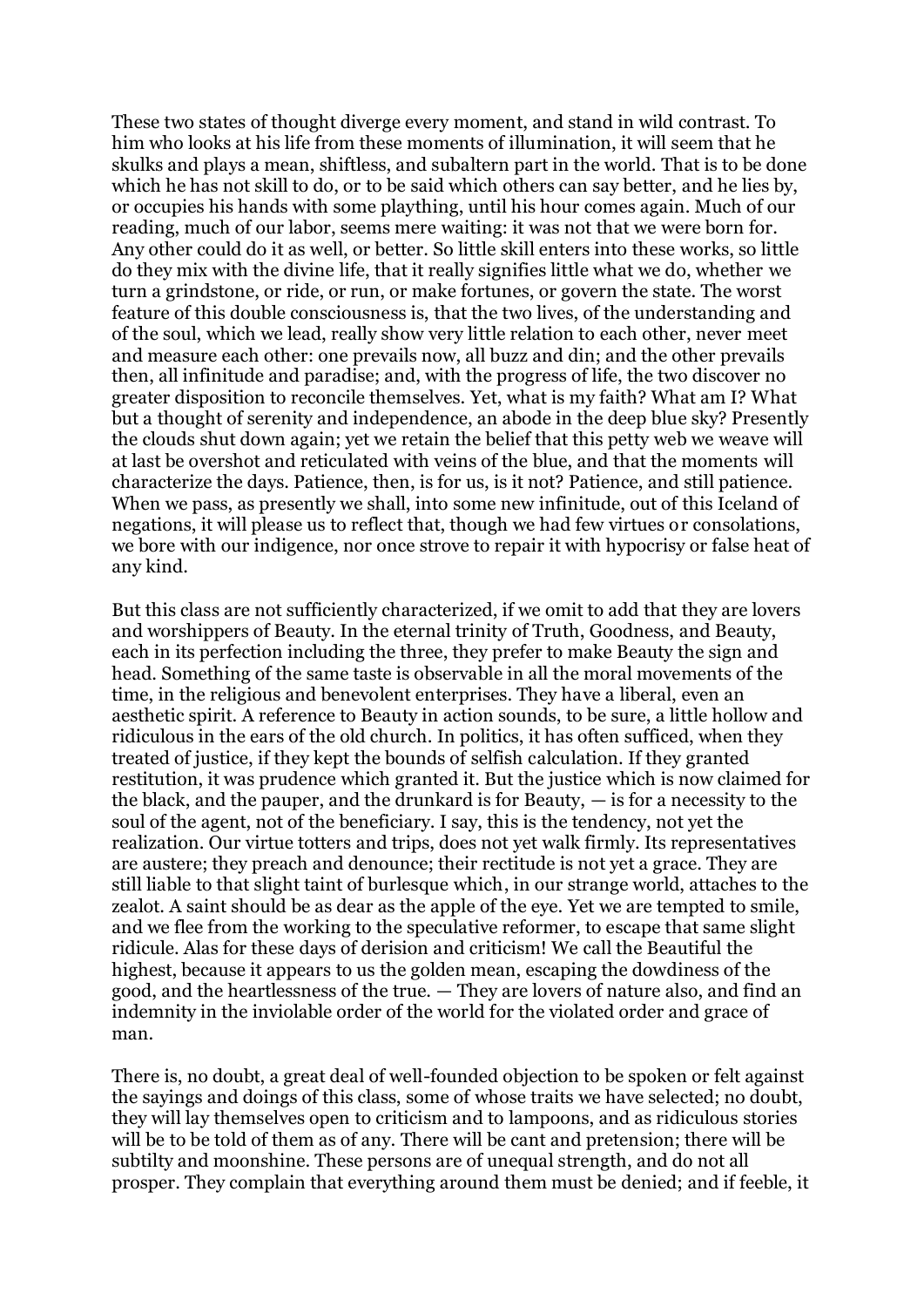takes all their strength to deny, before they can begin to lead their own life. Grave seniors insist on their respect to this institution, and that usage; to an obsolete history; to some vocation, or college, or etiquette, or beneficiary, or charity, or morning or evening call, which they resist, as what does not concern them. But it costs such sleepless nights, alienations and misgivings, — they have so many moods about it; — these old guardians never change \_their\_ minds; they have but one mood on the subject, namely, that Antony is very perverse, — that it is quite as much as Antony can do, to assert his rights, abstain from what he thinks foolish, and keep his temper. He cannot help the reaction of this injustice in his own mind. He is bracedup and stilted; all freedom and flowing genius, all sallies of wit and frolic nature are quite out of the question; it is well if he can keep from lying, injustice, and suicide. This is no time for gaiety and grace. His strength and spirits are wasted in rejection. But the strong spirits overpower those around them without effort. Their thought and emotion comes in like a flood, quite withdraws them from all notice of these carping critics; they surrender themselves with glad heart to the heavenly guide, and only by implication reject the clamorous nonsense of the hour. Grave seniors talk to the deaf, — church and old book mumble and ritualize to an unheeding, preoccupied and advancing mind, and thus they by happiness of greater momentum lose no time, but take the right road at first.

But all these of whom I speak are not proficients; they are novices; they only show the road in which man should travel, when the soul has greater health and prowess. Yet let them feel the dignity of their charge, and deserve a larger power. Their heart is the ark in which the fire is concealed, which shall burn in a broader and universal flame. Let them obey the Genius then most when his impulse is wildest; then most when he seems to lead to uninhabitable desarts of thought and life; for the path which the hero travels alone is the highway of health and benefit to mankind. What is the privilege and nobility of our nature, but its persistency, through its power to attach itself to what is permanent?

Society also has its duties in reference to this class, and must behold them with what charity it can. Possibly some benefit may yet accrue from them to the state. In our Mechanics' Fair, there must be not only bridges, ploughs, carpenters' planes, and baking troughs, but also some few finer instruments, — raingauges, thermometers, and telescopes; and in society, besides farmers, sailors, and weavers, there must be a few persons of purer fire kept specially as gauges and meters of character; persons of a fine, detecting instinct, who betray the smallest accumulations of wit and feeling in the bystander. Perhaps too there might be room for the exciters and monitors; collectors of the heavenly spark with power to convey the electricity to others. Or, as the storm-tossed vessel at sea speaks the frigate or 'line packet' to learn its longitude, so it may not be without its advantage that we should now and then encounter rare and gifted men, to compare the points of our spiritual compass, and verify our bearings from superior chronometers.

Amidst the downward tendency and proneness of things, when every voice is raised for a new road or another statute, or a subscription of stock, for an improvement in dress, or in dentistry, for a new house or a larger business, for a political party, or the division of an estate, — will you not tolerate one or two solitary voices in the land, speaking for thoughts and principles not marketable or perishable? Soon these improvements and mechanical inventions will be superseded; these modes of living lost out of memory; these cities rotted, ruined by war, by new inventions, by new